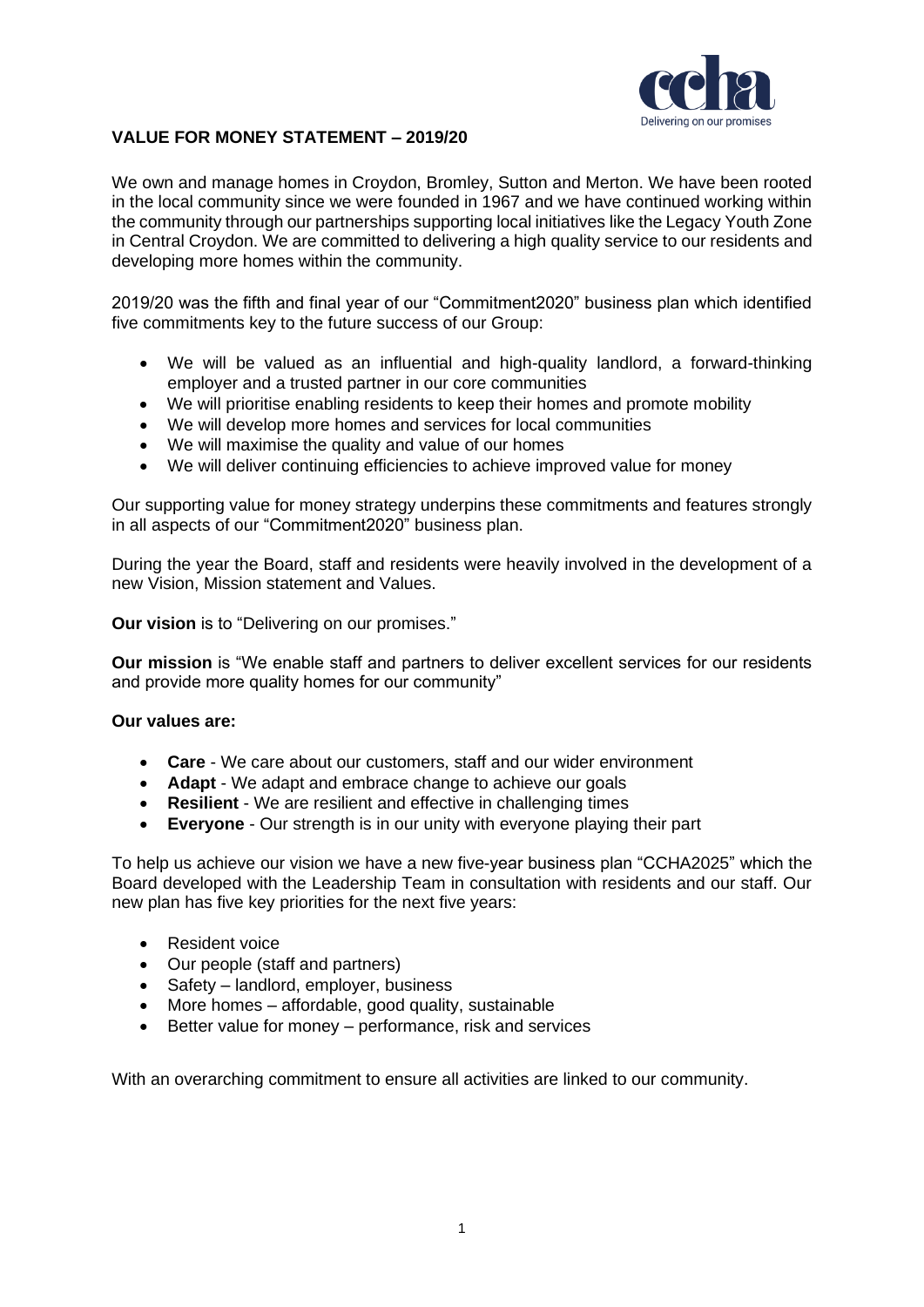

In October 2019 the Board agreed ten-year aspirational targets:

- Resident Standards We will have a service which is shaped by our residents for our residents
- Staff and partner engagement We will be an employer and partner of choice
- Safety and security responsibility We will have an exemplary record for safety
- More affordable homes pledge We will be resourceful and innovative to deliver an increased programme of genuinely affordable quality homes
- Value for money offer We will deliver a high-quality service with no increase in costs
- Community commitment We will ensure that everything we do is done for the good of our residents and the wider community.

And with the Leadership Team agreed the five-year specific targets to achieve the key priorities:

- Resident standards Customer satisfaction 86% (2019/20 73%) and a 5% improvement in our Net Promoter score (2019/20 +32)
- Staff and partner engagement 1-star Best Companies rating (2018/19 One to Watch)
- Safety and security undertaking 100% compliant will all legislation and regulations
- More affordable homes pledge 5% growth year on year and 50% for London affordable rent
- Value for Money offer Median quartile cost and upper quartile quality

During 2020/21 we will be reviewing our Value for Money strategy to ensure that it supports the priorities and targets set out in our new "CCHA2025" business plan.

This statement reports our results for 2019/20 against our current 2018-2020 VfM strategy aims:

- Demonstrate to customers and key stakeholders' improvements in value for money year on year.
- Ensure that VfM is at the heart of what we do and support delivery of the key objectives of the business plan, Commitment2020.
- Define our support for our local communities and effectively communicate the benefits and tangible outcomes.

**Strategic VFM Aim: Demonstrate to customers and key stakeholders' improvements in value for money year on year.**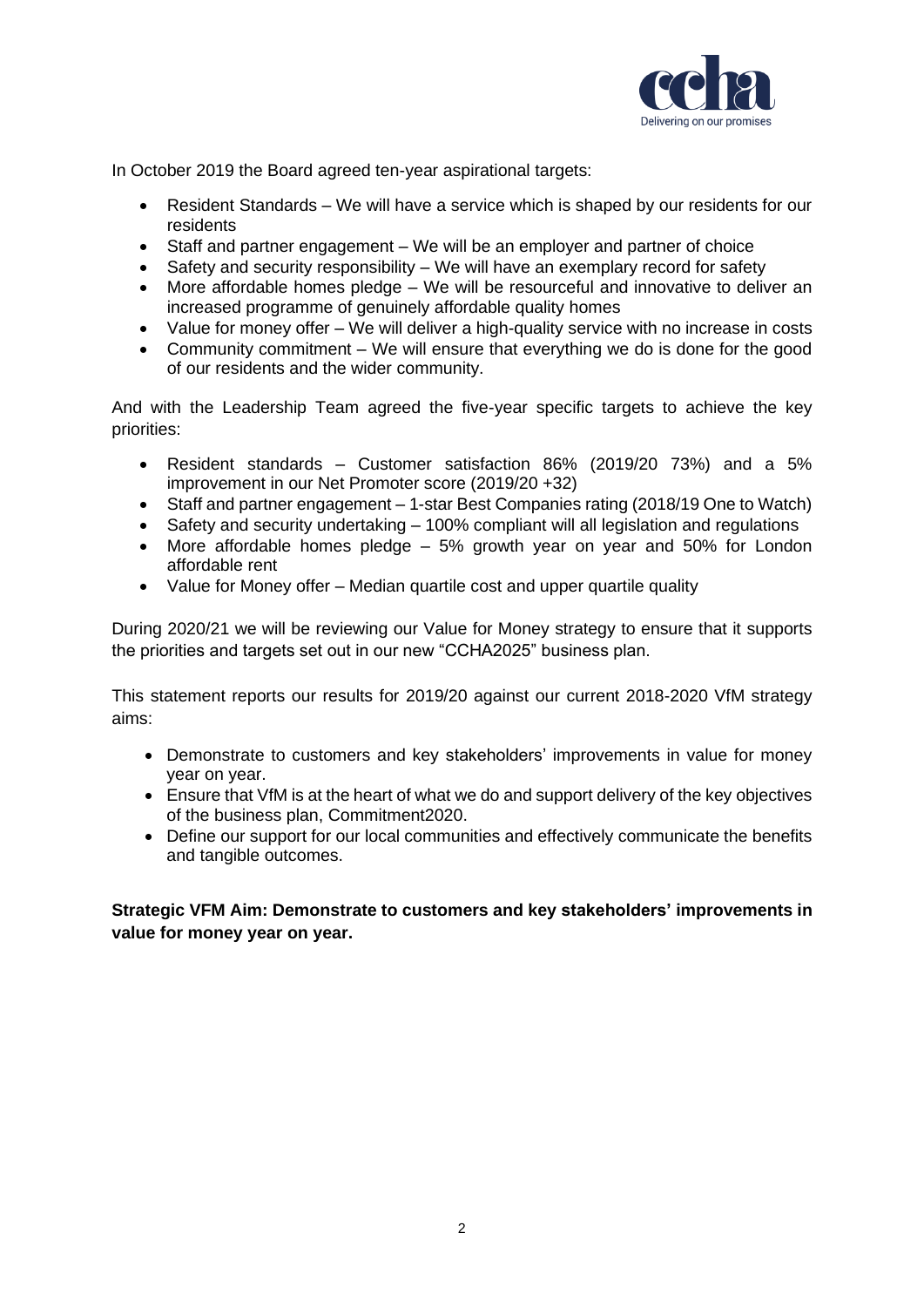

# **Value for Money Metrics**

The table below shows the Value for Money metrics as set out in the Value for Money metrics technical note. Previous years and the revised budget for 2020/21 are provided for comparison.

|     |                                                 |                                      |            |            |            |            |            |                | <b>Sector</b><br>Global |
|-----|-------------------------------------------------|--------------------------------------|------------|------------|------------|------------|------------|----------------|-------------------------|
|     |                                                 |                                      |            |            |            |            |            | <b>Revised</b> | <b>Accounts</b>         |
|     |                                                 | Actual                               |            |            |            |            | Target     | <b>Budget</b>  | Median                  |
|     |                                                 | 2016<br>2017<br>2019<br>2018<br>2020 |            |            |            |            | 2020       | 2021           | 2019                    |
|     |                                                 |                                      |            |            |            |            |            |                |                         |
| 1.  | <b>Reinvestment %</b>                           | 4.59%                                | 5.29%      | 7.11%      | 7.50%      | 11.78%     | 8.24%      | 11.68%         | 6.20%                   |
|     |                                                 |                                      |            |            |            |            |            |                |                         |
| 12. | <b>New Supply Delivered</b>                     | $0.00\%$                             | 0.57%      | 0.50%      | 4.36%      | 2.51%      | 2.89%      | 2.06%          | 1.50%                   |
|     | New Supply Delivered - non-Social housing units | n/a                                  | n/a        | n/a        | n/a        | 0.20%      | 0.20%      | 0.53%          | $0.00\%$                |
|     |                                                 |                                      |            |            |            |            |            |                |                         |
| 3.  | Gearing %                                       | 23.55%                               | 27.23%     | 29.46%     | 33.63%     | 41.41%     | 39.68%     | 44.62%         | 43.40%                  |
|     |                                                 |                                      |            |            |            |            |            |                |                         |
| 4.  | Earnings Before Interest, Tax, and Depreciation |                                      |            |            |            |            |            |                |                         |
|     | (EBITDA (MRI))                                  | 239.37%                              | 230.19%    | 200.89%    | 167.45%    | 130.06%    | 189.43%    | 177.90%        | 184.00%                 |
| 5.  | <b>Headline Social Housing Cost Per Unit</b>    | £<br>5,686                           | 5,098<br>£ | 5,170<br>£ | 5,995<br>£ | 6,236<br>£ | £<br>5,674 | £<br>5,681     | 3,690<br>£              |
|     |                                                 |                                      |            |            |            |            |            |                |                         |
| 6.  | A. Operating Margin (social housing lettings)   | 21.30%                               | 24.59%     | 25.24%     | 22.01%     | 14.05%     | 21.73%     | 15.26%         | 29.20%                  |
|     | B. Operating Margin (overall)                   | 22.20%                               | 25.29%     | 26.08%     | 25.92%     | 14.92%     | 21.94%     | 21.36%         | 25.80%                  |
|     |                                                 |                                      |            |            |            |            |            |                |                         |
| 17. | <b>Return on Capital Employed (ROCE)</b>        | 2.50%                                | 2.46%      | 2.38%      | 2.84%      | 1.89%      | 2.47%      | 2.15%          | 3.80%                   |
|     |                                                 |                                      |            |            |            |            |            |                |                         |

## **New Supply Delivered and Reinvestment**

Our delivery of new homes has increased in the year as the development programme matures and we delivered 40 homes in the year 2019/20, (37 homes for CCHA and 3 homes for CCHADL). We expect the new supply delivery to continue strongly as a number of developments complete in the 2020/21 budget year, with more to follow in 2021/22.There have been delays to our programmes due to the Coronavirus Pandemic but all of our sites are now back up and running and reporting only minor delays associated with the virus.

#### **Headline Social Housing Cost Per Unit**

After two years of reductions in costs, we anticipated and budgeted an increase in cost per property for the budget year. The year end costs were significantly higher than budgeted for a number of reasons:

We introduced a short-term interim repairs contract which was on an SOR code basis not price per property, this has had a significant impact on the cost of the service. We brought a longterm partnering contract in on 1 April 2020 on the basis of price property which should give us much more predictability on costs going forwards.

We re-procured our ICT support services previously delivered by Castleton and transferred them to Conosco. We had anticipated a cost for transitioning the service, but this became a difficult transition as the outgoing consultant was not at all co-operative.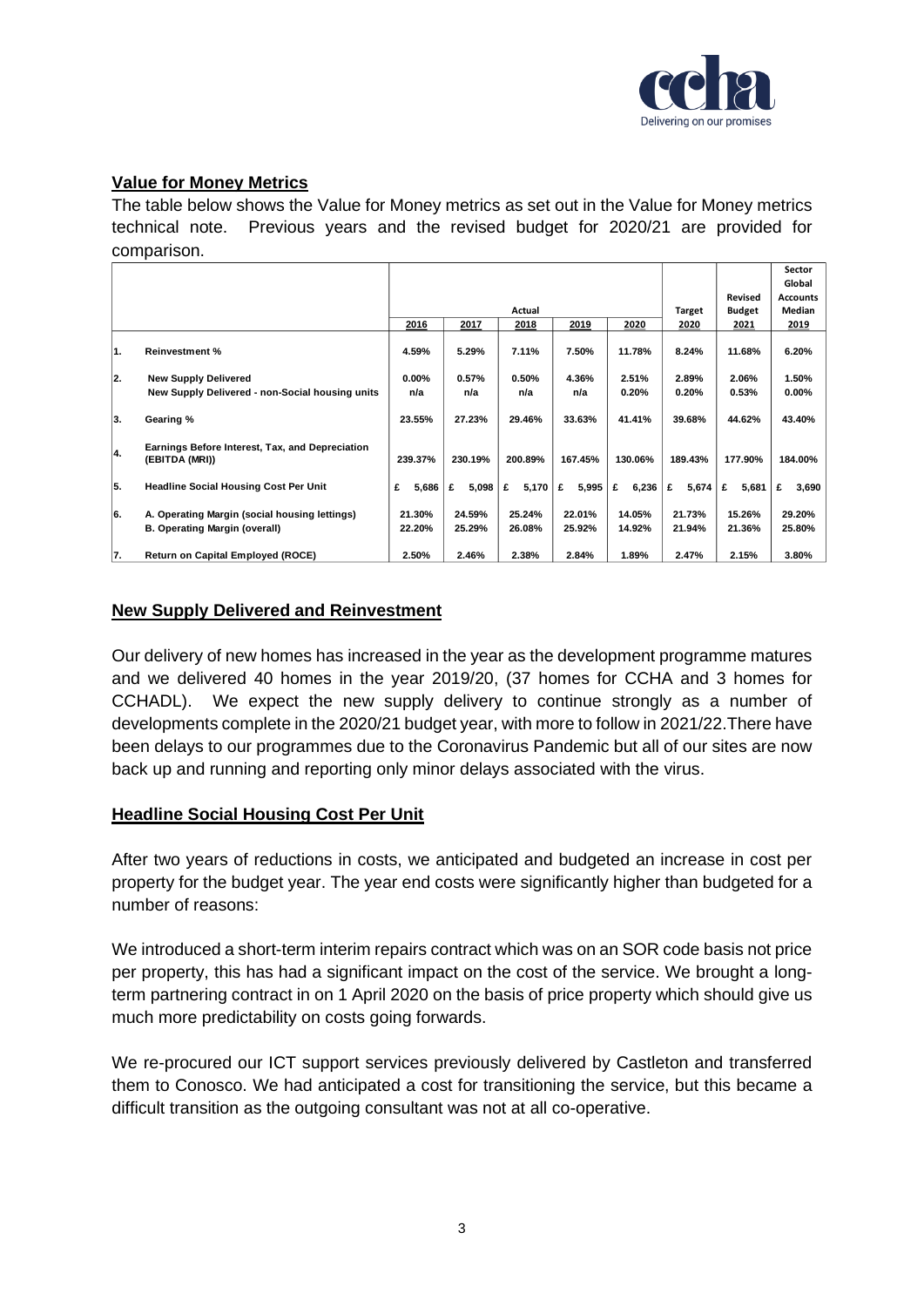

Staff costs were also high in the year, we had five key staff members leave and so these roles had to be covered by Temporary staff or consultants in the short term. In addition, we have had a number of additional administrative support and officer roles in place last year to support

the implementation of a new housing management system, Civica CX, which went live on the 23 March 2020. We are now moving onto Phase 2 of the implementation so we are likely to see higher staff costs in 2020/21 also but the system will bring with it efficiencies so there should be efficiency improvements from 2021/22.

## **Operating Margin**

Our Operating Margins are lower in the year as a direct consequence of the impacts highlighted above associated with repairs, ICT systems, sales and staff costs.

## **Benchmarking**

We strive to maintain a high-quality service at a relatively low to medium cost to ensure that the expectations of our residents and stakeholders continue to be met. Through benchmarking our performance against other housing associations in the 'London housing associations with fewer than 5,000 homes' peer group of HouseMark, we assess value for money efficiency throughout each year.

The tables used below show summarised HouseMark benchmarking reports.

# **Housing Management and Staff**

|                                                           | <b>Actual</b><br>19/20 | Target<br>19/20 | <b>Actual</b><br>18/19 | <b>Trend</b> | $HM*$<br>18/19<br><b>Median</b> | <b>Target</b><br>20/21 |
|-----------------------------------------------------------|------------------------|-----------------|------------------------|--------------|---------------------------------|------------------------|
| Staff turnover in the year %                              | 13.67%                 | 10.50%          | 18.99%                 |              | 13.36                           | $10.50\%$              |
| Sickness absence average<br>days/shifts lost per employee | 3.63                   | 4.40            | 4.22                   |              | 3.83                            | 4.40                   |

\*HouseMark Median

We support our staff to maintain a work/life balance and a healthy lifestyle as we recognise that a happy staff team enables good performance.

Staff turnover and sickness absence have both improved from last year and we are now in the median quartile for both. Following on from the Coronavirus and the lock down we undertook a Covid 19 staff survey and a summary of some of the results is provided below:

- 97% staff felt that they had all the equipment they need to work from home longer term
- 100% of staff felt supported from their managers and teams
- 97% were happy with the level of communication from organisation
- Most staff felt that generally they had better quality time with teams through virtuals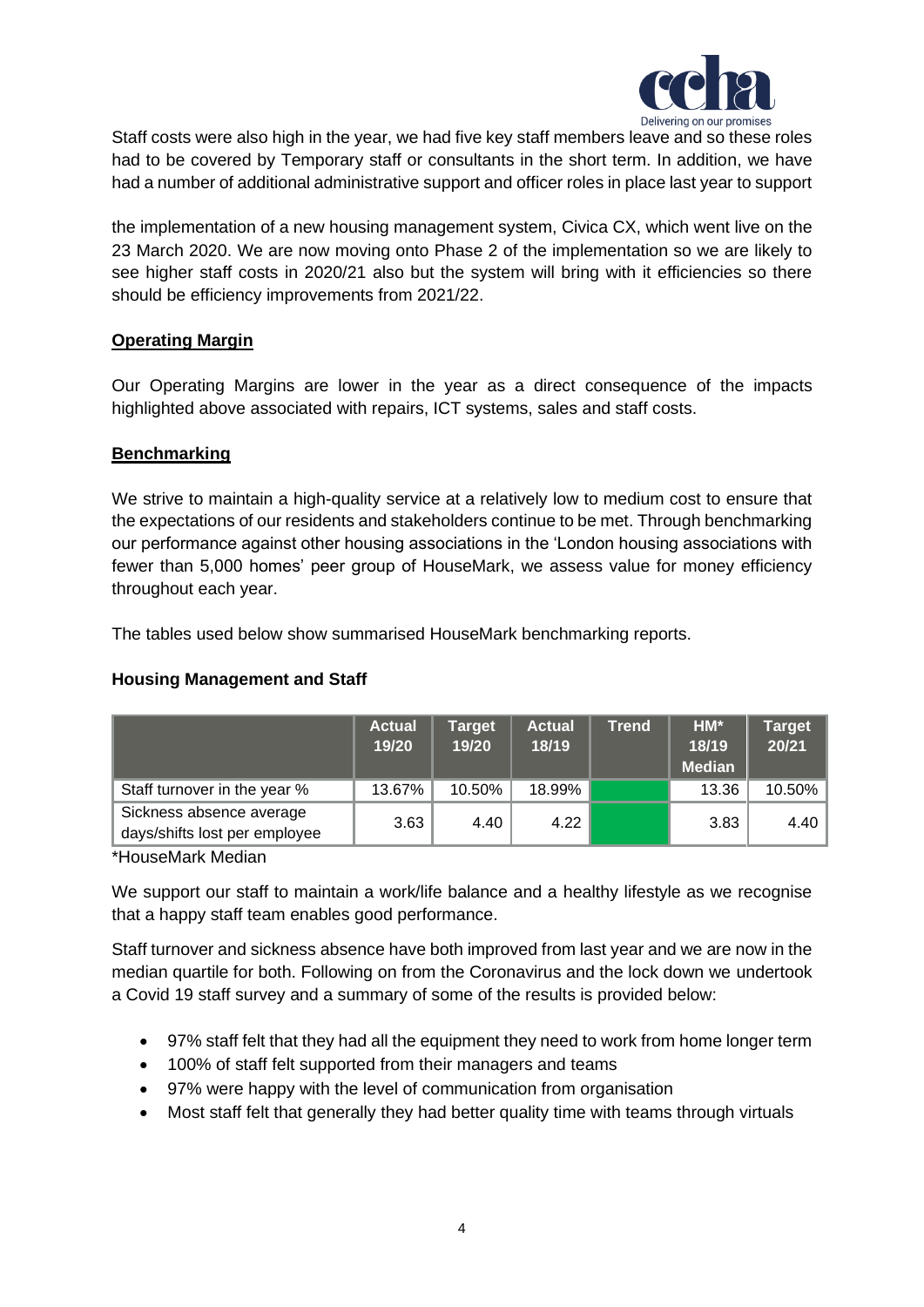

We undertake a Best Companies staff survey every two years and this is due to be completed in September 2020 with a view to developing an action plan for 2021 – 23.

## **Satisfaction**

|                                                     | <b>Actual</b><br>19/20 | <b>Target</b><br>19/20 | <b>Actual</b><br>18/19 | <b>Trend</b> | $HM*$<br><b>Median</b><br>18/19 | <b>Target</b><br>20/21 |
|-----------------------------------------------------|------------------------|------------------------|------------------------|--------------|---------------------------------|------------------------|
| Satisfaction with overall service<br>provided %     | 73%                    | 80%                    | 71%                    |              | 78.2%                           | 80%                    |
| Satisfaction with overall quality<br>of your home%  | 77%                    | 85%                    | 72%                    |              | 78%                             | 85%                    |
| Satisfied views are listened to<br>and acted upon % | 59%                    | 75%                    | 56%                    |              | 61%                             | 75%                    |

\*HouseMark Median

We continue to take steps to maintain or improve resident services and satisfaction, we now have long term contracts in place for both the repairs and maintenance and the estate services and feedback on the estate services so far has been extremely positive. The new repairs contract started on the 1 April 2020, so it is a little early to tell but the contractors have made a positive start.

Customer service is a key focus of the new five-year business plan, CCHA2025, we will work with our internal teams, contractors and key stakeholders to develop new customer service standards which we are all committed to. We hope to see some significant improvements in this area in 2020/21.

# **Efficiency**

|                                                                            | <b>Actual</b><br>19/20 | <b>Target</b><br>19/20 | <b>Actual</b><br>18/19 | <b>Trend</b> | HM*<br><b>Median</b><br>18/19 | <b>Target</b><br>20/21 |
|----------------------------------------------------------------------------|------------------------|------------------------|------------------------|--------------|-------------------------------|------------------------|
| Total cost per property<br>of Housing<br>Management                        | £673.99                | £649.00                | £742.16                |              | £393.53                       | £674.00                |
| Total cost per property<br>of Responsive Repairs<br>& Void Works           | £1,150.26              | £831.00                | £1,013.53              |              | £1,084.52                     | £1,027                 |
| Total cost per property<br>of Major Works &<br><b>Cyclical Maintenance</b> | £1,545.79              | No target<br>set       | £1,541.55              |              | £1,692.29                     | No target<br>set       |
| Current tenant arrears<br>as % of rent due<br>(excluding voids)            | 2.42%                  | 2.0%                   | 3.6%                   |              | 5.14%                         | 3.0%                   |

\*HouseMark Median

Our housing management costs historically have always been higher than many organisations proportionately to our size. The two areas which we invest significantly more costs per property are resident involvement/community and income recovery. As a community housing provider,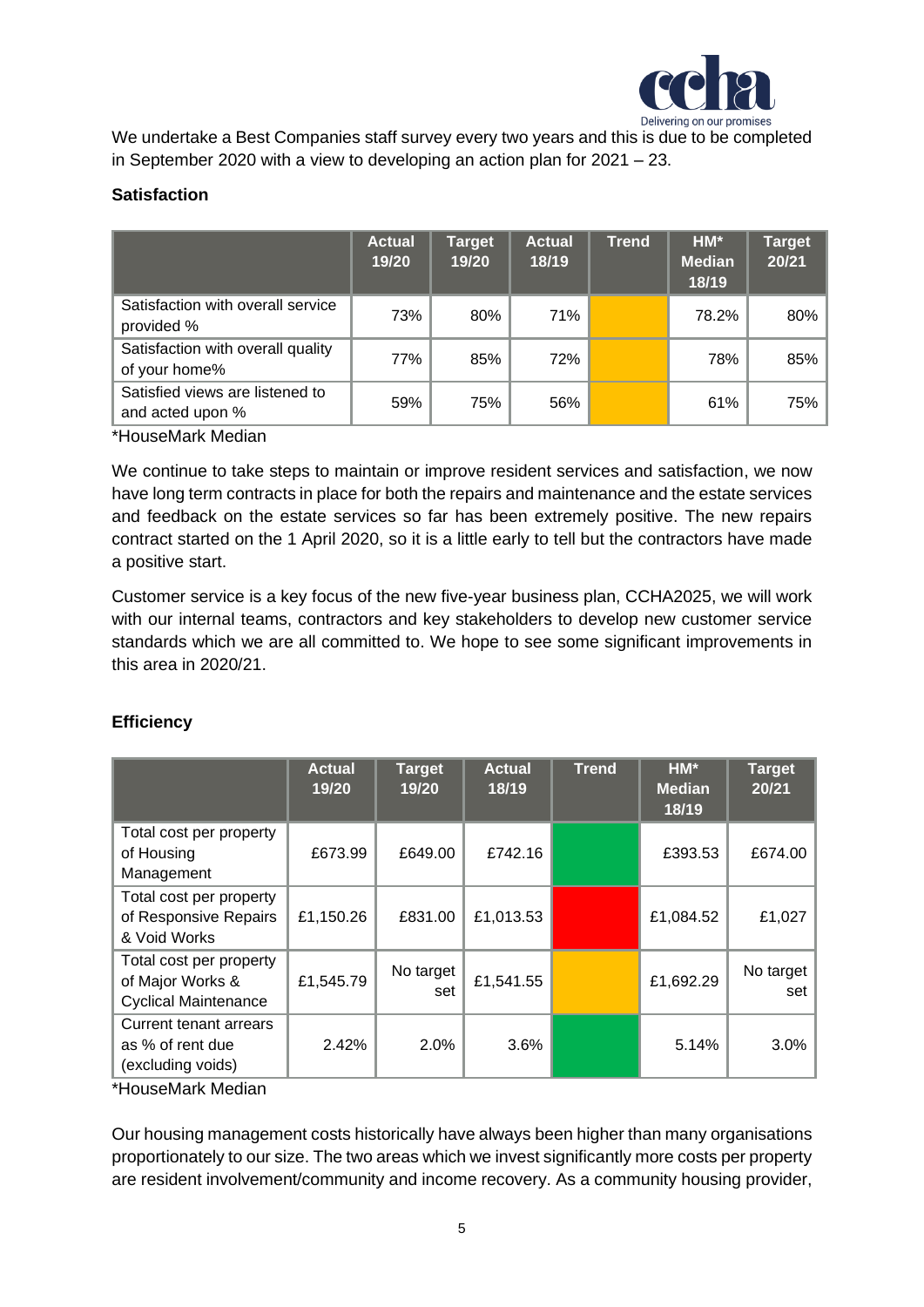

we believe that we should contribute to our community and some of the ways that we make an impact in this area are detailed in the last section of this report. We believe in a two-pronged approach to income recovery and so as well as ensuring that we have robust systems in place which do deliver high performance we also ensure that we provide support for our residents to enable them to pay their rent.

Overheads are higher this year, but we have had significant impact in ICT systems and support this year as well as ensuring that all staff had the right equipment to facilitate mobile working even before Coronavirus. This meant that when we did go into lockdown it was relatively seamless for all staff and we were able to deliver an effective and efficient service from day on.

**Strategic VFM aim: Ensure that VfM is at the heart of what we do and support delivery of the key objectives of the business plan, Commitment2020.**

#### **Subsidiary Company**

We formed a wholly owned subsidiary in 2018/19 year, "CCHA Developments Limited", which has the purpose of developing homes for sale on the private market.

CCHA Developments Limited is operational and has 11 units on site as at the year end, and sales were expected in 2019/20. Unfortunately, handover of this scheme was delayed by 4 months and we had just started marketing it when Coronavirus came to the fore. Sales were heavily impacted in the first two months of lock down, but we are noticing increased interest in all our homes for shared ownership and market sales in the last two months. Profits from sales will be used to cross-subsidise the provision of affordable homes by CCHA.

# **Partnership Working**

Through our Active Asset Management Strategy, we identified a number of properties which would benefit from redevelopment, re-provision or disposal to meet our strategic aims. We want to ensure we respond to the business needs whilst still delivering much needed support services in the boroughs. To this end, we are always working to develop our relationship with new and existing partners in the boroughs we work in.

#### **Partnership with The Nehemiah Project**

The Nehemiah Project is a registered Christian-based charity that has been working for 20 years in South London with men recovering from drug and alcohol addictions, most of whom are either prisoners or ex-offenders. In January 2019, we signed a five year full repairing lease with them to take over a building that we have identified for development in the longer term and we are now working with them on a further building adjacent to it which the local authority has pulled out of funding. We are leasing the new building at a value which represents 90% of the possible rental income This will ensure that we have some income from the building whilst we are going through the design and planning stages prior to redevelopment of this site.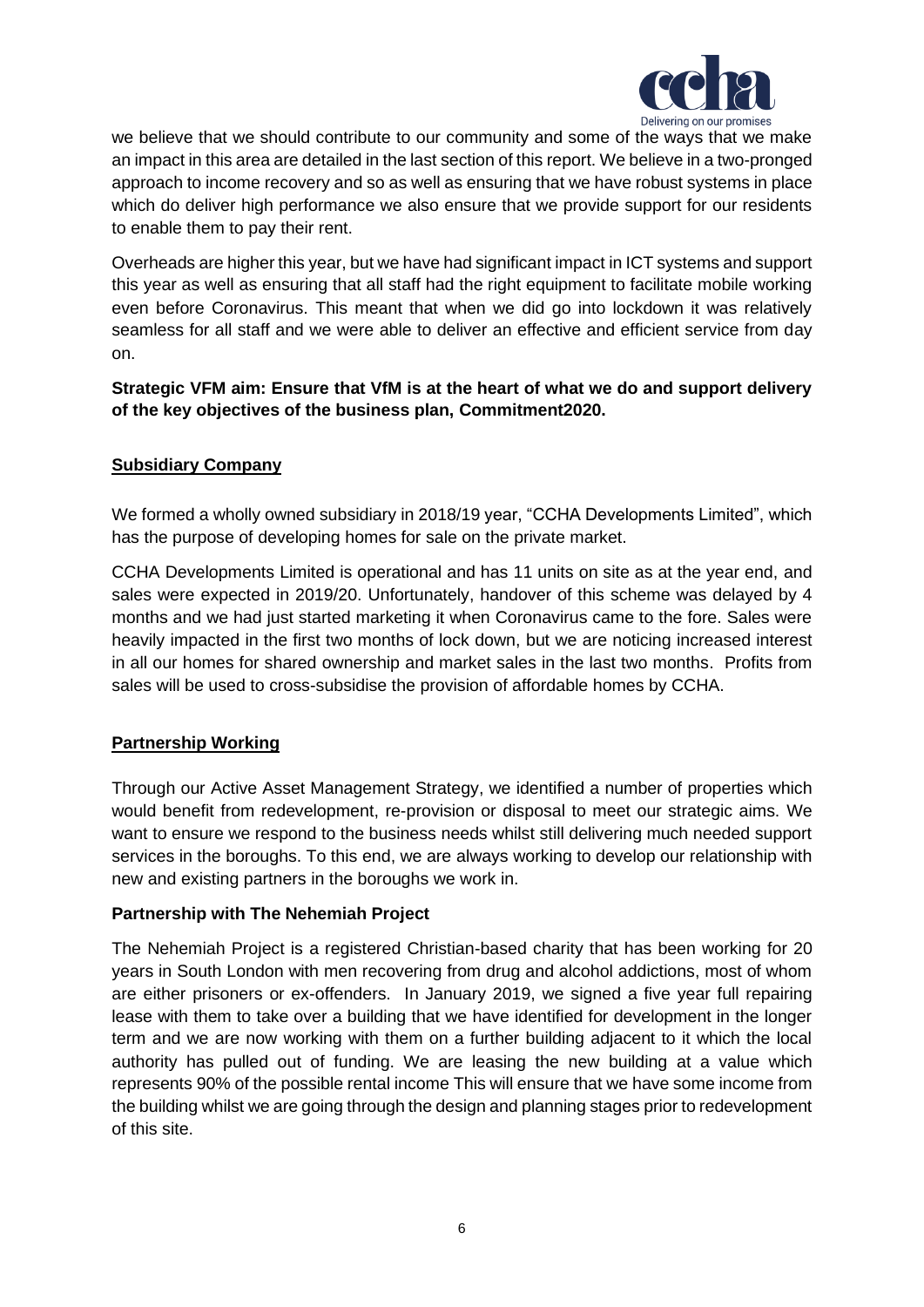

## **Partnership with Look Ahead**

We continue to work with Look Ahead to provide them with accommodation in which to deliver their support services. We receive 90% of the annual rental income, they receive 10% of the rental income and the support contract income but take on all the risks associated with the property including the void loss and repairs

We are looking to extend this initiative to the majority of our supported homes over the life of the business plan but will work with support providers for the most part so that the community are not losing a vital resource.

### **Partnership with Emmaus**

363 Holmesdale Road was a scheme for residents with learning and physical disabilities. In 2019, Croydon Council withdrew support funding for the scheme and the residents were found alternative accommodation. After carrying out an option appraisal of the scheme and reviewing the options, the best option was to dispose of the property.

However, we felt that there was still a need for this type of accommodation in the community and so approached Emmaus, a homeless charity that were looking to expand their services in the borough. The property was valued and through a very open process we agreed a sale price of £693,000. This meant that CCHA received the funds to invest back into new homes and allowed Emmaus to provide more supported homes for the homeless community of Croydon.

The majority of our nominations go through the council but occasionally we have hard to let properties that the council relax the agreement around, this may be because of its location or the type of property, studios for example. On these flats, we have linked with Emmaus who are always looking for homes for their residents that have progressed through the programme into independent living and are looking for the next step. This allows Emmaus to then bring someone new onto the programme.

## **Employment and training opportunities through our new long-term partnering contracts**

As we mentioned previously, we have recently entered into new long-term partnering contracts for both estate services and repairs. All the new contractors are offering our staff and residents training and employment opportunities. The estate services contracts started in November 2019 and the repairs contractors started April 2020, so you are likely to see more examples of how this has made an impact in 2020/21 statement, however, already both estate services and repairs contractors have delivered training for our own staff and all have made a commitment to offer a number of apprenticeship and work experience placements and have agreed that all job vacancies can be advertised and promoted to our residents.

# **Strategic VFM aim: Define our support for our local communities and effectively communicate the benefits and tangible outcomes.**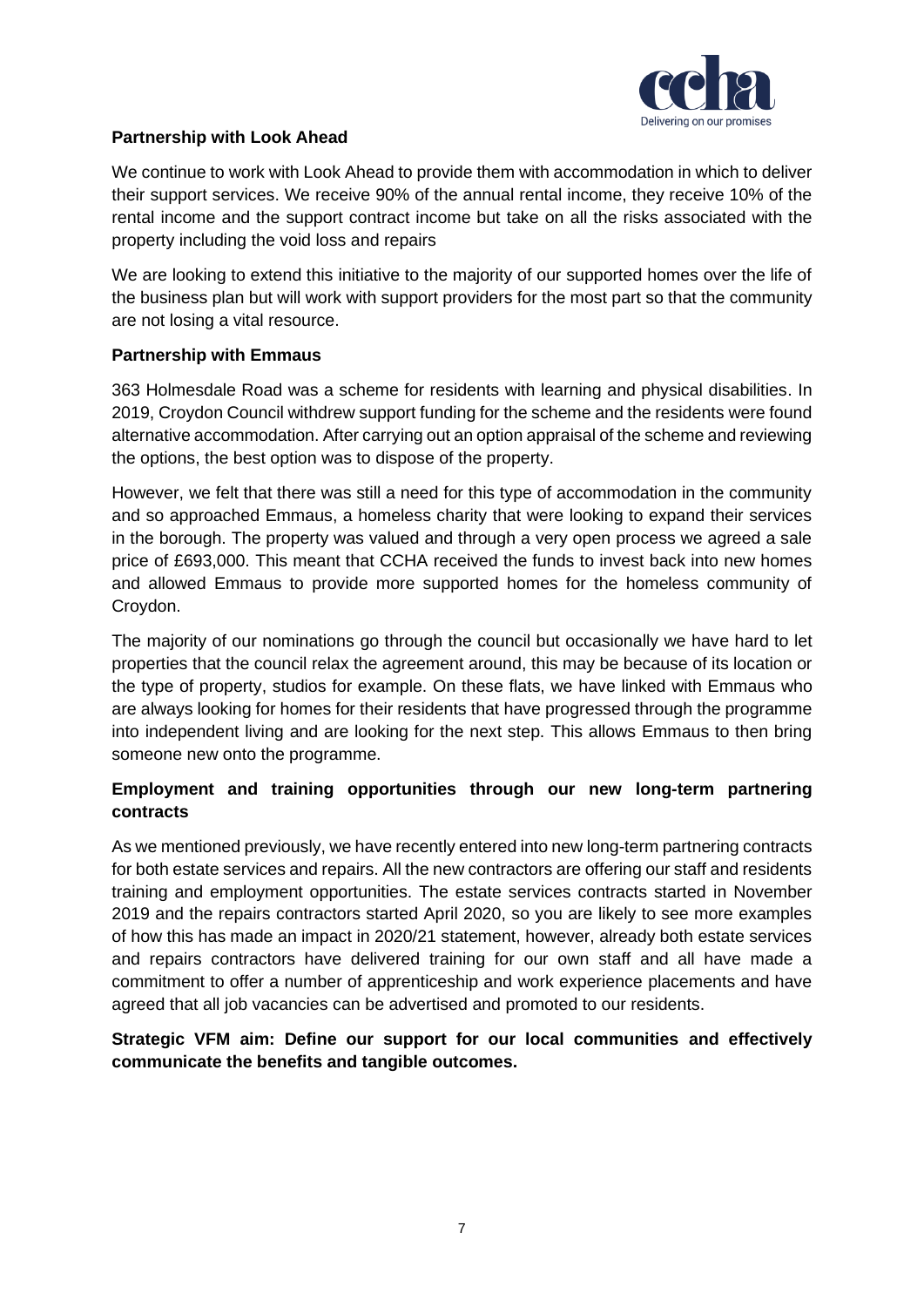

## **COMMUNITY INVESTMENT**

## **Contributing to CCHA Community**

We have an annual fund of £65,000. Its purpose is to make a positive difference to residents and our estates with residents and staff working in partnership to make applications for funding. Successful applications need to contribute to either employment and training skills, youth engagement, social and community activities, estate improvements or digital engagement.

This year 2019/20, we have delivered improvements over 13 schemes, the main themes were improving bin-stores and recycling stations, putting in measures to reduce ASB, improvements in security, and landscaping/gardening. A significant percentage of this budget funds our involvement in The Legacy Youth Zone in Central Croydon.

## **The Croydon Youth Zone**

This is the second year of our involvement as a Founder Patron of The Youth Zone, which enables us to offer our residents opportunities which we would not be able to do outside of this programme. Most importantly it is a major support to the youth community of Croydon, and we are able to offer our residents and the community opportunities which as a small organisation we would not be able to do without the partnership.

We have around 280 households with young people in the 8 -19 mainstream target age range. We have communicated with these via emails, texts and letters.

There have been 3 holiday clubs so far: October half term; Christmas and February half term. In addition to memberships and holidays clubs we have also worked with the Youth Zone on their employment programme and we have contacted the newly appointed member of staff to explore common ground/opportunities. They are focused on NEETS (not in education or training) candidates between the age of 16 – 24.

Unfortunately, due to Covid-19 all the activities planned were put on hold, but the Legacy team have swiftly pivoted their resource to deliver an emergency response to our local communities. This has included direct support by phone with a dedicated '**talk2us**' email for young members to get in contact with youth workers to share any concerns, questions or thoughts they are having during this challenging time.

The Legacy team have also created and uploaded fun and engaging social media content and providing essential practical support such as free food and home activity packs for those in need. They have been very busy:

- Distributing a total of 3800 meals into the community via carefully curated food packages
- Sending over 100 activity packs to young people giving them fun and engaging things to do at home, including: craft activities, colouring pencils and stationery, bouncy balls, playing cards, sensory fidget toys, glue sticks & glitter, skipping ropes and books
- Posted 100 Instagram videos, providing the young people we support with engaging online content, including:
	- o Supportive messages from some of their favourite celebrities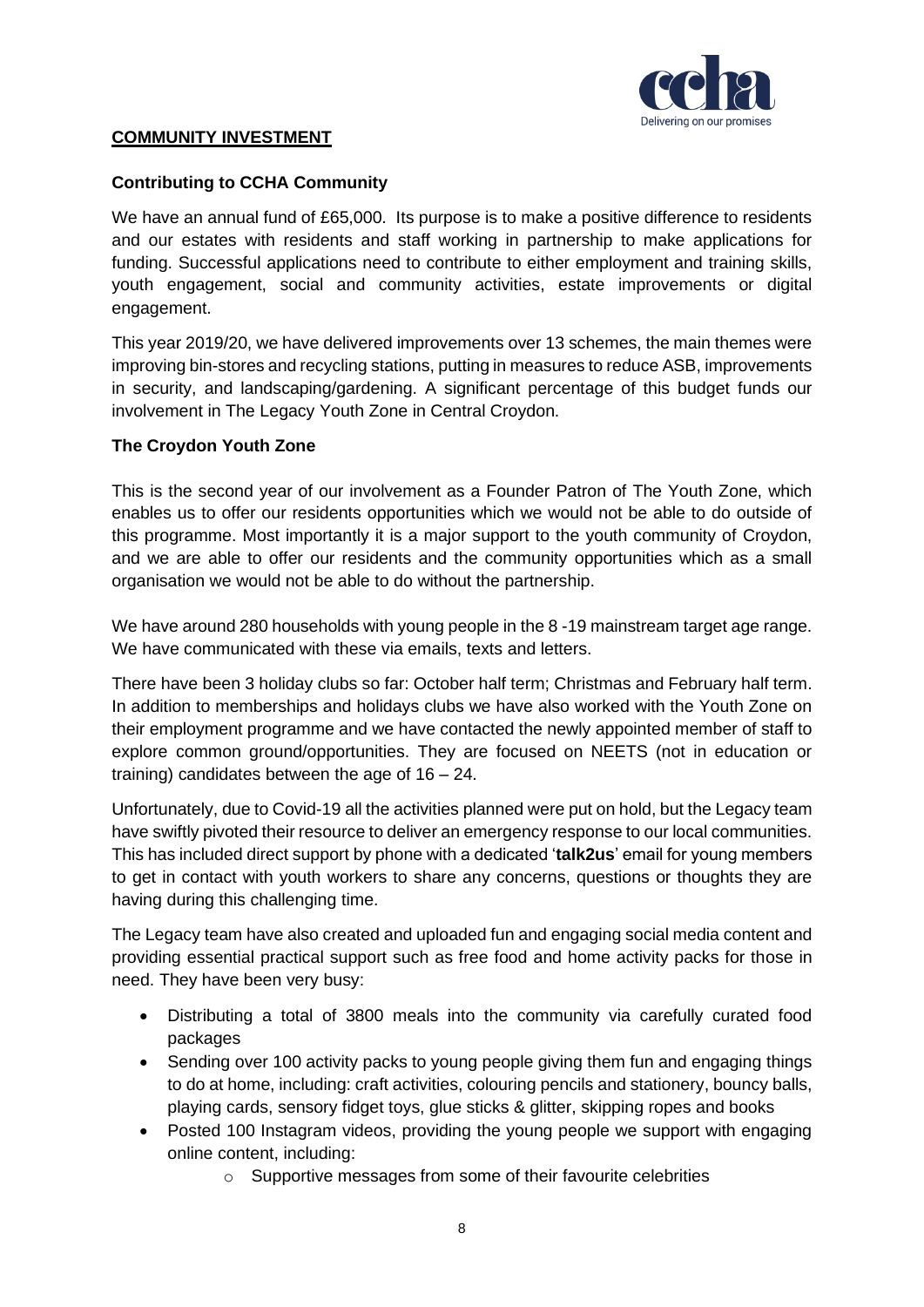

- o Sign Language lessons
- o Yoga sessions
- o Workout tutorials
- o Digital editing classes
- o Cook alongs
- o DIY PPE making lessons

#### **Welfare and debt advice service**

We have a robust income recovery system which has resulted in a consistently strong performance; however, we are a social housing provider as such we recognise that our residents our likely to be vulnerable or simply need some additional support. A key part of our services to our residents is resident advisory and assistance services, assisting with and advocating on behalf of our residents to ensure access to dedicated services which help them sustain tenancies. In 2019/20, the Welfare and Benefits Adviser has seen over 90 residents, the chart below outlines how this work has benefitted the residents financially.



This equates to a total financial benefit for our residents of £267,327 of which £115,606 has come directly back to CCHA rental income.